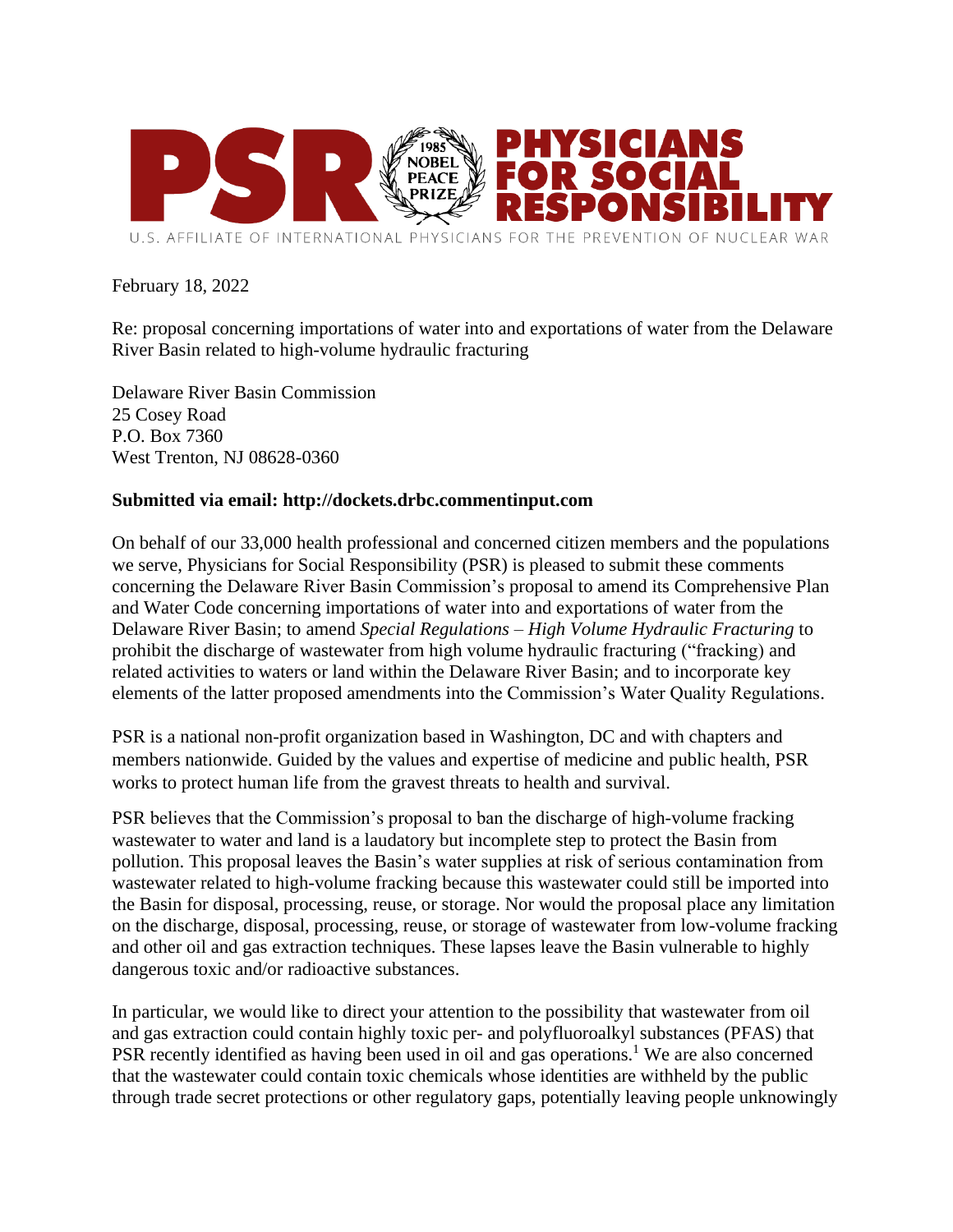exposed. Our analysis, discussed below, of fracking chemical use in the two Pennsylvania counties closest to the Delaware River Basin found extensive use of trade secret chemicals, including some that may be more likely to be PFAS.

In 2021, the Commission wisely prohibited high-volume hydraulic fracturing in the Basin because of pollution risks, including risks related to wastewater.<sup>2</sup> It makes no sense to allow this wastewater into the Basin simply because the fracking or other extraction activities occurred elsewhere. The U.S. EPA has warned that wastewater could leak or spill in multiple scenarios, including during transportation and in spills at facilities that treat fracking wastewater for reuse.<sup>3</sup> Wastewater from low-volume fracking sites could be discharged into the waters of the Basin, risking direct contamination of water supplies. Pennsylvania's Attorney General and peerreviewed studies have found serious and disproportionate health impacts among those living near oil and gas operations. This evidence indicates that risks from exposure to substances found in oil and gas wastewater are not just hypothetical.

Separately, we believe that the Commission should prohibit the export of water from the Basin for use in oil and gas extraction. The Commission should not assist in creating pollution risks for other communities.

## **Background on Oil & Gas Wastewater: Toxic and Voluminous**

The Delaware River Basin Commission is justified in its concern about fracking wastewater due to the toxicity and the volume of this fluid. In fracking, oil and gas companies inject into oil and gas wells a mixture of up to tens of millions of gallons of water, sand, and chemicals at high pressure to fracture underground rock formations, unlocking trapped oil and gas. $4$  The chemicals serve a variety of purposes including killing bacteria inside the wellbore, reducing friction during high-pressure fracking, and thickening the fluid so that the sand, suspended in the gelled fluid, can travel farther into underground formations.<sup>5</sup>

After fracking is complete, oil and gas companies turn off the pressure in the well and a portion of the injected fluid reverses course, coming up and out of the well in the form of wastewater.<sup>6</sup> Naturally occurring water in the underground formation where the oil and/or gas is located also emerges from the well as wastewater after fracking.<sup>7</sup> The contaminants found in the wastewater can thus include both those that oil and gas companies injected during fracking as well as naturally occurring substances from underground formations, such as radium, BTEX (benzene, toluene, ethylbenzene, and xylene), and high levels of salt.<sup>8</sup> Each well can generate millions of gallons of wastewater.<sup>9</sup>

The contaminants found in fracking fluid and fracking wastewater pose significant health and environmental risks. The EPA found in its 2016 report on fracking and drinking water that 1,606 chemicals were associated with fracking, including 599 chemicals that had been detected in wastewater.<sup>10</sup> While the agency found high-quality information on health effects for only 173 of these chemicals, that information was troubling. EPA found that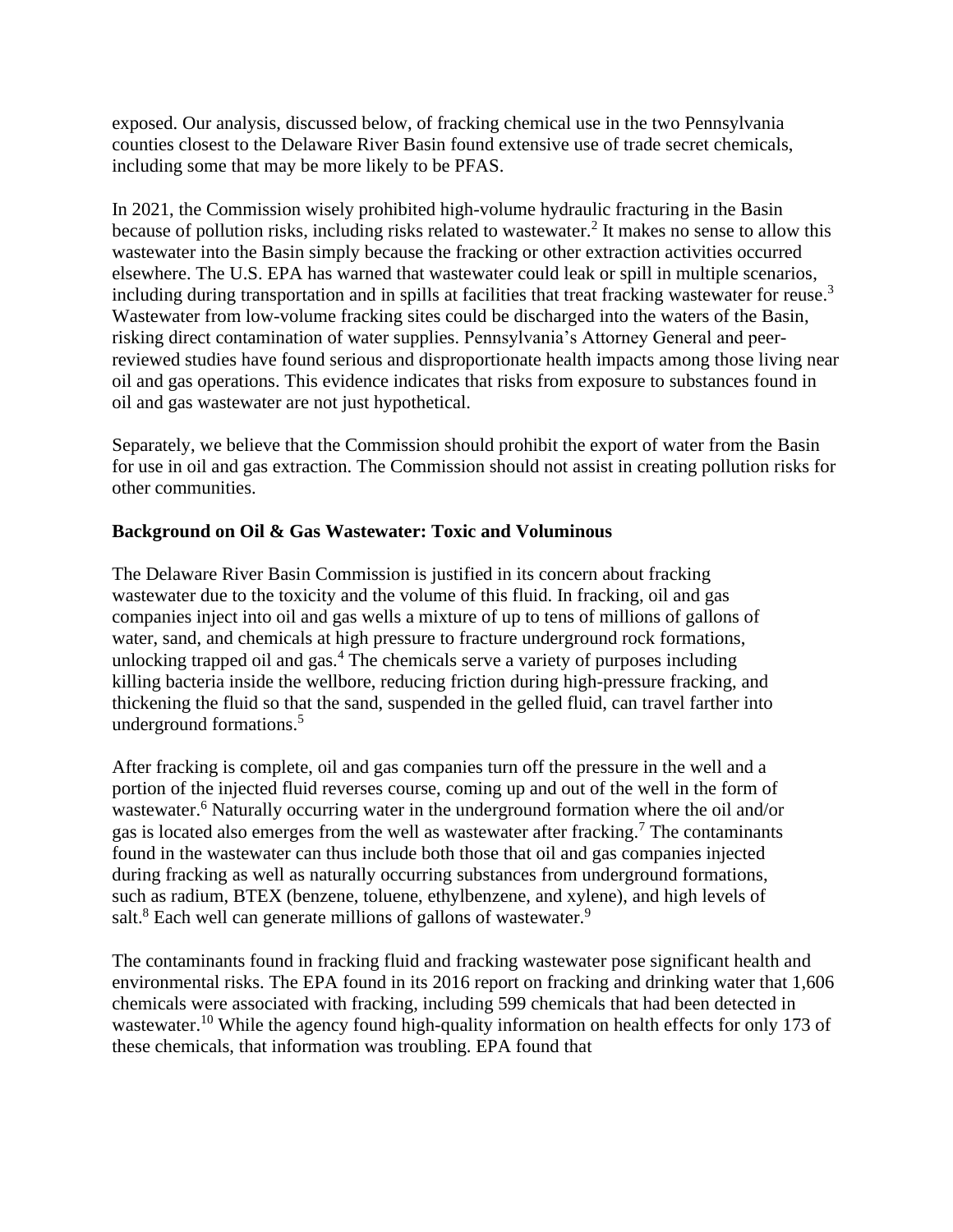health effects associated with chronic oral exposure to these chemicals include carcinogenicity, neurotoxicity, immune system effects, changes in body weight, changes in blood chemistry, liver and kidney toxicity, and reproductive and developmental toxicity.<sup>11</sup>

Some of the chemicals with these toxic effects, such as benzene, were found in both fracking chemicals and wastewater,<sup>12</sup> while others such as radium, were found only in wastewater.<sup>13</sup>

The Commission should prohibit the importation of all wastewater generated by oil and gas extraction. EPA did not distinguish between high-volume and low-volume fracking in its analysis of chemicals, leaving open the possibility that wastewater from both types of fracking could be toxic. The Delaware River Basin Commission defines high-volume fracking as "using a combined total of 300,000 or more gallons of water during all stages in a well completion."<sup>14</sup> In some cases analyzed by EPA in its 2016 report on fracking and drinking water, oil and gas companies used less than 300,000 gallons of water.<sup>15</sup> Therefore, it is possible that oil and gas wells could produce toxic wastewater after either low-volume or high-volume fracking.

Other types of oil and gas extraction may also produce toxic wastewater, such as the drilling that precedes fracking. According to EPA regulators, chemicals used in the drilling stage can pose health risks including developmental toxicity and the formation of tumors.<sup>16</sup> A disclosure form filed with the state of Ohio, perhaps the only state to require disclosure of drilling chemicals, shows that Statoil, Norway's state oil company (since renamed Equinor), has used a neurotoxic chemical, xylene, in drilling.<sup>17</sup> If wastewater were generated from the drilling process, it too could contain these chemicals.

# **PFAS Could be a Risk in Oil & Gas Wastewater**

A new concern is that oil and gas wastewater could contain a class of chemicals known as per- and polyfluoroalkyl substances (PFAS). In 2021, PSR publicized for the first time evidence that PFAS had been used in fracking. We located this evidence in a database maintained by FracFocus, a nongovernmental organization run by the Groundwater Protection Council and the Interstate Oil and Gas Compact Commission. The database, which began operating in 2011, contains records on the hydraulic fracturing chemicals used in thousands of wells across the nation. Twenty-seven states require or allow reporting of hydraulic fracturing chemicals to the database, including Pennsylvania, which requires reporting of fracking chemicals to FracFocus for unconventional gas wells.<sup>18</sup> FracFocus data show that between 2012 and 2020, oil and gas companies used PFAS or chemicals that could break down into PFAS in fracking in more than 1,200 wells in six U.S. states: Arkansas, Louisiana, Oklahoma, New Mexico, Texas, and Wyoming.<sup>19</sup> We have subsequently learned that oil and gas companies have used PFAS to frack oil and gas wells in multiple other states. Because these chemicals were used in fracking, it is likely that they were also present in wastewater from these wells.

PFAS are a class of thousands of manmade chemicals known for having properties that are valuable in multiple industries and products, including being slippery, oil- and water-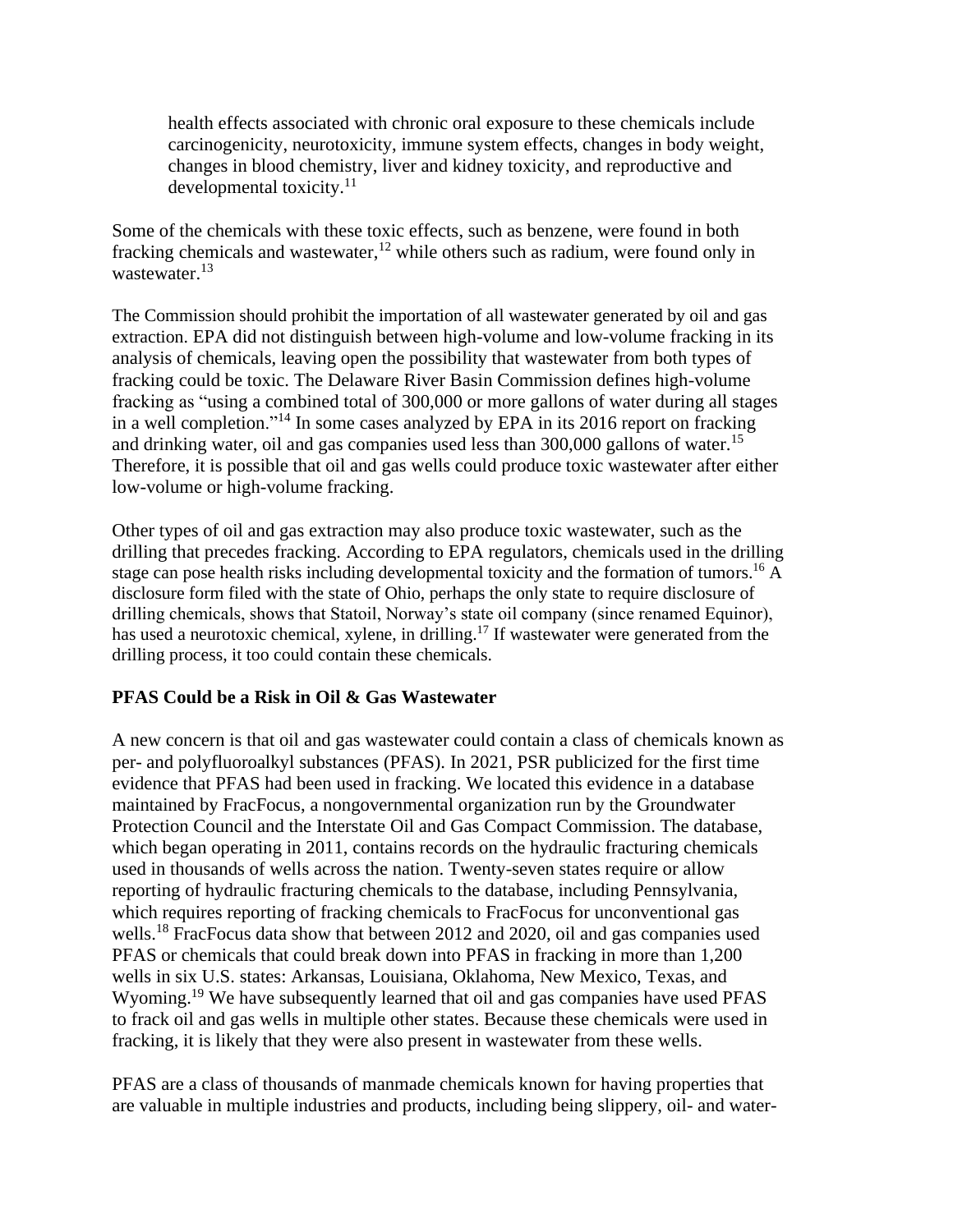repellant, and able to serve as dispersants or foaming agents.<sup>20</sup> However, PFAS have been linked to cancer, birth defects, pre-eclampsia, and other serious health effects.<sup>21</sup> Toxic in minuscule concentrations, they accumulate inside the human body and do not break down in the environment – hence their nickname, "forever chemicals."<sup>22</sup> PFAS were widely used for decades in non-stick cookware, stain-resistant carpeting, fire-fighting foam and other products before their highly toxic characteristics became public around the year 2000. The use of PFAS or PFAS precursors in oil and gas operations adds an especially hazardous class of chemicals to the list of harmful substances associated with oil and gas extraction and is another potential route of exposure to PFAS.

Mounting evidence of PFAS's risks has led ten states to develop guidelines for concentrations of PFOA and other types of PFAS in drinking water.<sup>23</sup> One of these states is Michigan, which set standards in 2020 for drinking water and cleaning up groundwater for PFOA and six other forms of PFAS. Michigan's maximum allowable level of PFAS is no more than eight parts per trillion for  $PFOA<sup>24</sup>$  By extension, these standards indicate that one measuring cup of PFOA could contaminate almost 8 billion gallons of water, six times the 1.3 billion gallons of water used each day by New York City, or the amount of water needed to fill almost 12,000 Olympic-sized swimming pools at about 660,000 gallons per pool.<sup>25</sup> A minuscule amount of PFAS in oil and gas wastewater could contaminate huge volumes of drinking water.

## **Undisclosed Use of Dangerous PFAS Chemicals Could be Occurring in PA**

Evidence shows that PFAS have been used in oil and gas operations in Pennsylvania, and additional information suggests that the use of these chemicals in oil and gas extraction could be much broader than our July 2021 report showed. Following publication of our report, the Philadelphia Inquirer found that a PFAS known as PTFE had been used for fracking in eight wells in western Pennsylvania.<sup>26</sup> Other articles that we cite in our 2021 report and in a followup 2022 report – one in a peer-reviewed scientific journal,<sup>27</sup> the other in an oil and gas industry-related publication<sup>28</sup> – provide evidence that PFAS, especially a class of chemical called fluorosurfactants, have been used in the oil and gas industry for decades.

Both PTFE and fluorosurfactants pose health and environmental risks. PTFE belongs to a class of chemicals known as fluoropolymers and are a type of plastic.<sup>29</sup> Scientists' and environmentalists' major concerns about PTFE and other fluoropolymers are not related so much to these substances themselves but rather are based on the associated impacts of their production, use, and disposal: $30$  Highly toxic PFAS are used as production aids in the production of PTFE and other fluoropolymers. As several authors noted in a 2020 scientific paper, these other PFAS have included PFOA, which has been phased out as a manufacturing aid in the U.S. but is still used in Asia, and GenX, which is similarly harmful and has replaced PFOA in fluoropolymer production.<sup>31</sup> Fluoropolymers like PTFE can contain these more toxic PFAS fragments as impurities and release the compounds if they break down under heat or pressure.<sup>32</sup> The authors of the 2020 paper noted that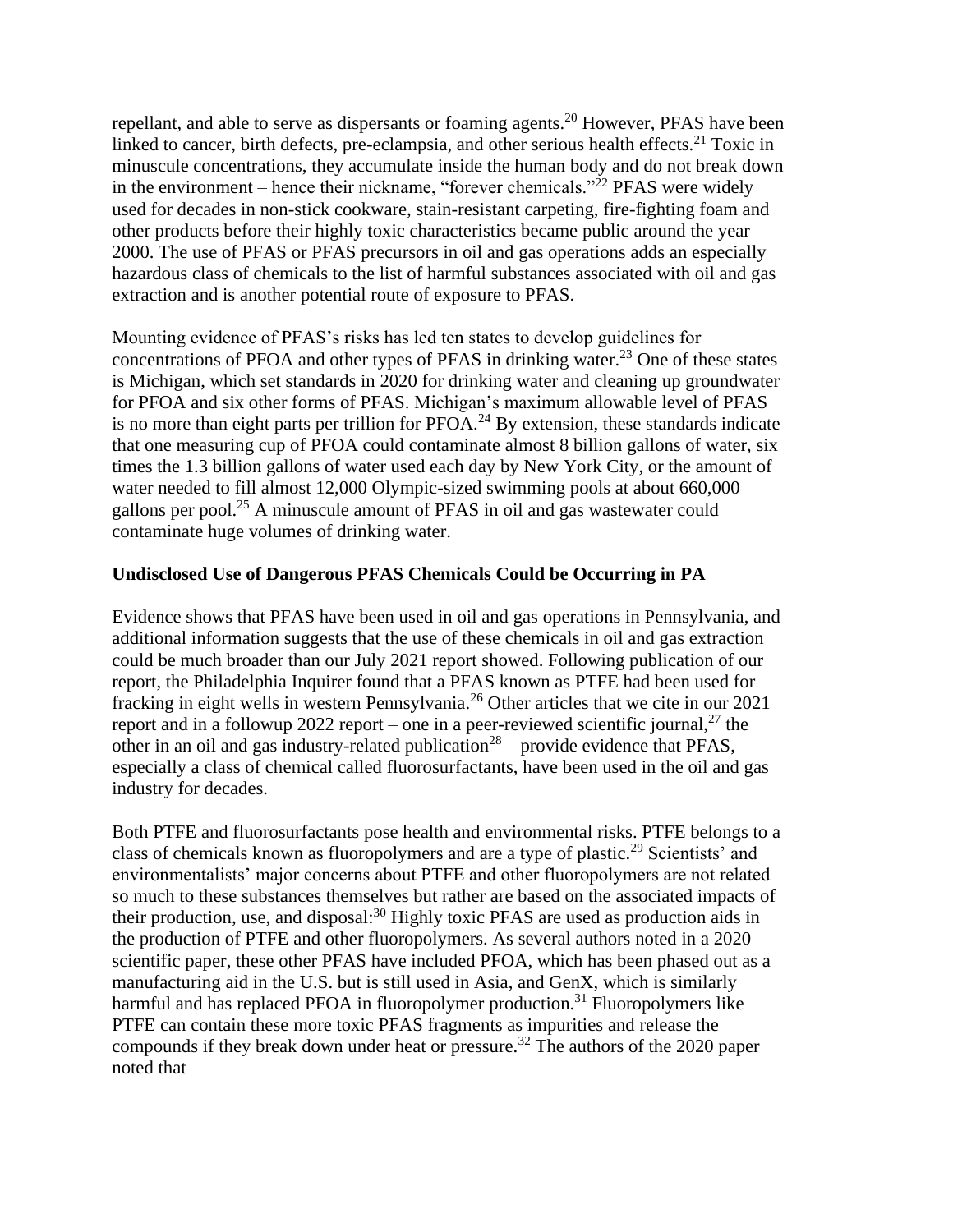The levels of leachables...in individual fluoropolymer substances and products depend on the production process and subsequent treatment processes; a comprehensive global overview is currently lacking.<sup>33</sup>

In addition, the authors noted that the persistence in the environment of PTFE and other fluoropolymers could pose problems during disposal. "Landfilling of fluoropolymers leads to contamination of leachates with PFAS and can contribute to release of plastics and microplastics," they wrote. $34$  One of the authors added in an email to PSR that if PTFE were used in high-temperature oil and gas wells, it could undergo a process called "thermolysis" and generate toxic PFAS called perfluoroalkyl carboxylic acids (PFCAs). As a result, he wrote, "there could be some additional problems that need some investigation."<sup>35</sup>

In 2021, a coalition of environmental groups including the Center for Environmental Health, Clean Water Action, Ecology Center, Environmental Working Group, Natural Resources Defense Council, Safer States, and the Sierra Club shared similar concerns, based on multiple scientific articles, regarding the risks of fluoropolymers such as PTFE. The groups also noted that fluoropolymers are manufactured with chemicals that have an outsized negative effect on climate change.<sup>36</sup>

Fluorosurfactants are a subset of a larger group of chemicals known as "surfactants." According to EPA, surfactants

lower the surface tension of a liquid, the interaction at the surface between two liquids (called interfacial tension), or that between a liquid and a solid. Surfactants may act as detergents, soaps, wetting agents, degreasers, emulsifiers, foaming agents and dispersants.<sup>37</sup>

Surfactants are commonly used in fracking.<sup>38</sup> Fluorosurfactants are said to be "superior in their aqueous surface tension reduction at very low concentrations and are useful as wetting and leveling agents, emulsifiers, foaming agents, or dispersants.<sup>39</sup> Fluorosurfactants encompass PFOA, PFOS, and hundreds of other less-studied replacement chemicals and mixtures.<sup>40</sup> Some are known to be extremely toxic to people,<sup>41</sup> could be harmful to animals,<sup>42</sup> and are expected to persist in the environment.<sup>43</sup> Most of the chemicals we identified as PFAS or PFAS precursors in our 2021 report were fluorosurfactants.<sup>44</sup>

### **Disclosure Gaps Make PFAS Use Near Delaware River Basin Difficult to Determine**

Due to incomplete disclosure requirements in Pennsylvania law that allow oil and gas companies to withhold chemical identities from the public, it is difficult to determine whether PFAS have been used in oil and gas wells near the Delaware River Basin. These gaps create the risk that people could be unknowingly exposed to PFAS and other dangerous substances. PSR tried to determine whether PFAS was being used in Pennsylvania's oil and gas wells near the Delaware River Basin by searching FracFocus for fracking chemicals used between 2011 and 2021 in wells in Susquehanna and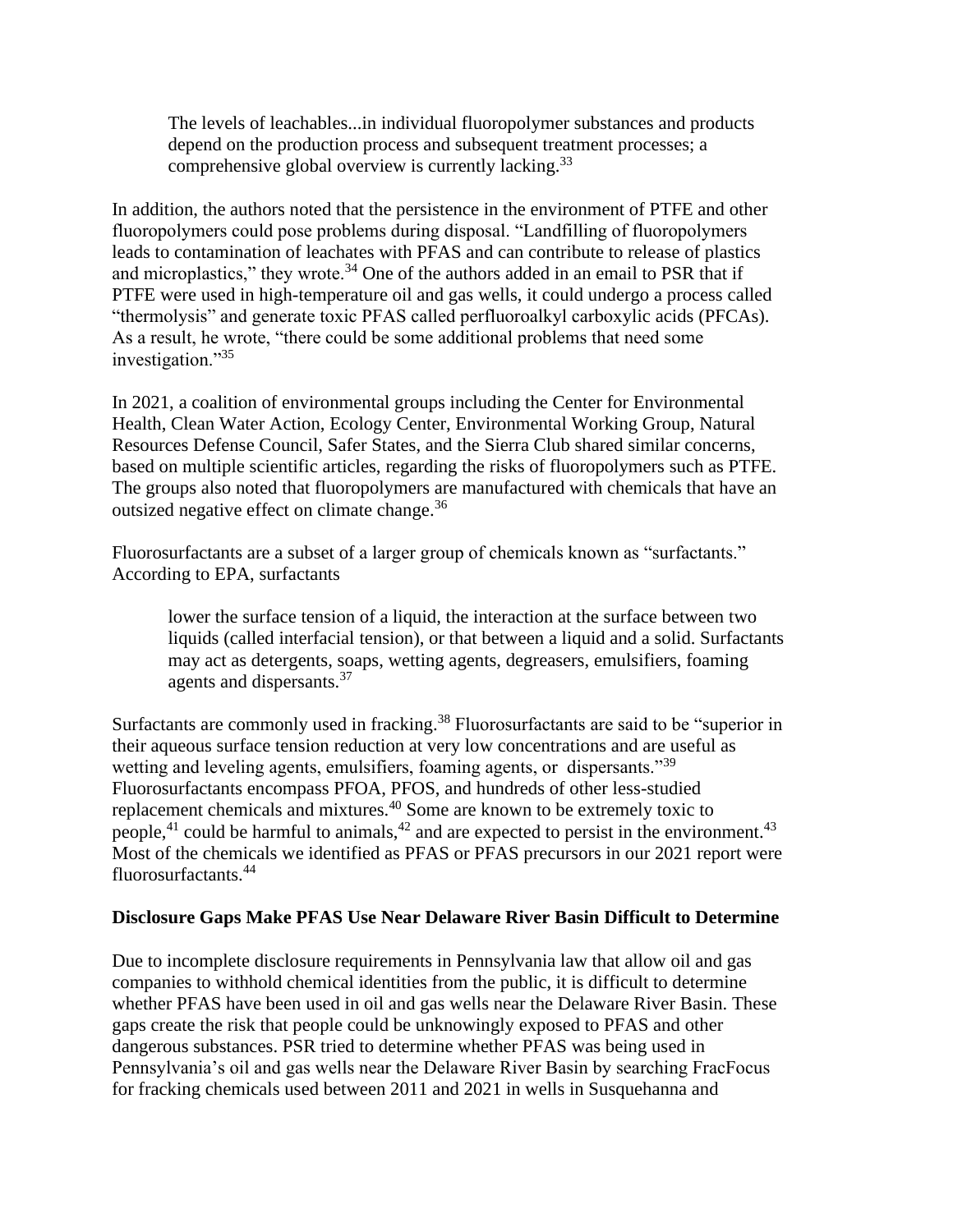Wyoming Counties. We searched through the open-source version of FracFocus, Open-FF,<sup>45</sup> an open-source database that is more readily searched and informative than the original version of FracFocus.<sup>46</sup>

Under Pennsylvania law, chemical disclosure requirements are complex and incomplete. Oil and gas well operators must disclose to FracFocus only the chemicals used for fracking in unconventional wells.<sup>47</sup> These wells are defined by the law as those drilled for natural gas below a particular geologic layer and that require hydraulic fracturing or other techniques that expose more of the formation to the wellbore for economic production.<sup>48</sup> This definition excludes other gas wells and any wells drilled for oil. Fracking chemicals used in these other wells must be disclosed to the state, where the public must search for them in individual well completion reports.<sup>49</sup> This process is far more cumbersome than searching in FracFocus, where the public can search for chemicals across multiple wells simultaneously. 50

In addition, limited disclosure requirements in Pennsylvania result in significant gaps in the information that is made available to the public. The state allows oil and gas companies to withhold from the public the identity of fracking chemicals that the companies designate as a trade secret, whether these chemicals are used in unconventional or conventional wells. <sup>51</sup> Oil and gas companies in Pennsylvania have used trade secret claims extensively over the years. Pennsylvania also does not require disclosure of chemicals used in the drilling that precedes fracking, or in other stages or methods of oil and gas extraction.<sup>52</sup> Finally, Pennsylvania does not require fracking chemical disclosure from chemical manufacturers, who are the entities with the most detailed knowledge of what chemicals are being injected into oil and gas wells. Instead, the state requires fracking chemical disclosure from well operators, who operate further down the supply chain.<sup>53</sup> In some cases, including in Pennsylvania, well operators have stated that they do not know all of the chemicals that they are injecting into their wells.<sup>54</sup> Therefore, even the use of FracFocus provides incomplete access to the fracking chemicals used in Pennsylvania's oil and gas wells. However, the information that we did discover in FracFocus was consistent with these data gaps and suggests that people could be unknowingly exposed to toxic fracking chemicals, whether directly or through fracking wastewater.

### **Further Uncertainty in Counties Close to the Delaware River Basin**

PSR searched for PTFE and fluorosurfactants in oil and gas wells fracked between 2011 and 2021 in Susquehanna and Wyoming counties, the two Pennsylvania counties with fracking chemical disclosures in FracFocus that are closest to the Delaware River Basin. We did not find any disclosures of these substances. However, we found that oil and gas companies had used at least one trade secret chemical in 1,167 wells in those two counties, and that the mass of these trade secret chemicals totaled a staggering 28 million pounds. We also found that oil and gas companies had injected 508 wells with at least one trade secret chemical labelled as an unspecific surfactant. These surfactants could be fluorosurfactants, but the public cannot know for sure without specific chemical identifiers that are withheld from the records by trade secret claims.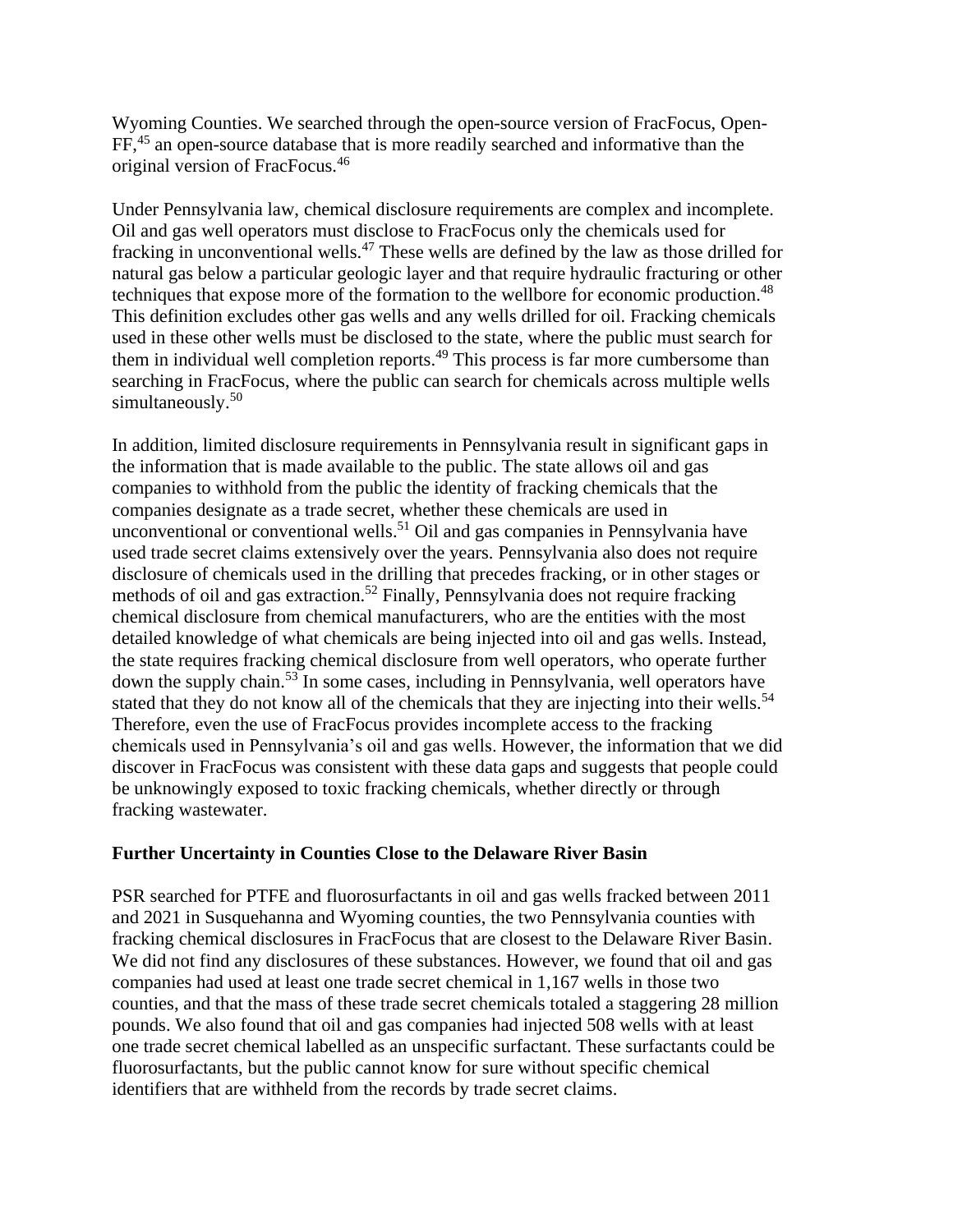A database maintained by the Pennsylvania Department of Environmental Protection showed that only unconventional wells were drilled in the two counties during the tenyear period, <sup>55</sup> so the FracFocus data would have encompassed fracking chemical disclosures from all wells drilled in the two counties over that timespan. But the data would not have disclosed drilling chemicals used in phases of extraction prior to fracking, nor any chemicals not disclosed to well operators by chemical manufacturers. Combined with the extensive use of trade secret chemicals, the net result is that any wastewater generated from these wells is likely to contain unknown chemicals, and those unknowns could include PFAS or other toxic substances.

## **U.S. EPA has Expressed Concerns Over PFAS and PFAS Precursors**

EPA has found that dozens of chemicals proposed for use in oil and gas extraction, and labelled as trade secrets, pose health risks. The chemicals they examined include three PFAS precursors,<sup>56</sup> suggesting that trade secret chemicals may be toxic. In 2011, the agency approved these three chemicals for commercial use that had been proposed for use in drilling and/or fracking under the Toxic Substances Control Act's New Chemicals program. In its application to use the chemicals commercially called a premanufacture notice, the chemicals' manufacturer and/or importer withheld the chemicals' specific identities as trade secrets, and did the same with its own name. EPA approved the chemicals for commercial use despite concerns that the chemicals might degrade into substances similar to one of the most infamous PFAS in modern chemistry,  $\widetilde{PPOA}$ <sup>57</sup> In a consent order, EPA wrote

EPA is concerned that these perfluorinated degradation products may be released to the environment from incomplete incineration of the PMN [premanufacture notice] substances at low temperatures. EPA has preliminary evidence, including data on other [REDACTED], that suggests that, under some conditions, the PMN substances could degrade in the environment. EPA has concerns that these degradation products will persist in the environment, could bioaccumulate or biomagnify, and could be toxic (PBT) to people, wild mammals, and birds based on data on analog chemicals, including PFOA and [REDACTED]. The presumed perfluorinated degradants for these PMN substances include [REDACTED].<sup>58</sup>

The acronym PBT stands for  $(P)$  persistent,  $(B)$  bioaccumulative, and  $(T)$  toxic.<sup>59</sup> EPA did not answer a question sent via email by PSR about the circumstances in which the substances described in the premanufacture notice might be incompletely incinerated. In discussing PFOA, to which EPA regulators had likened the degradation products of the three chemicals, the regulators added that

toxicity studies on PFOA indicate developmental, reproductive and systemic toxicity in various species. Cancer may also be of concern. These factors, taken together, raise concerns for potential adverse chronic effects in humans and wildlife.<sup>60</sup>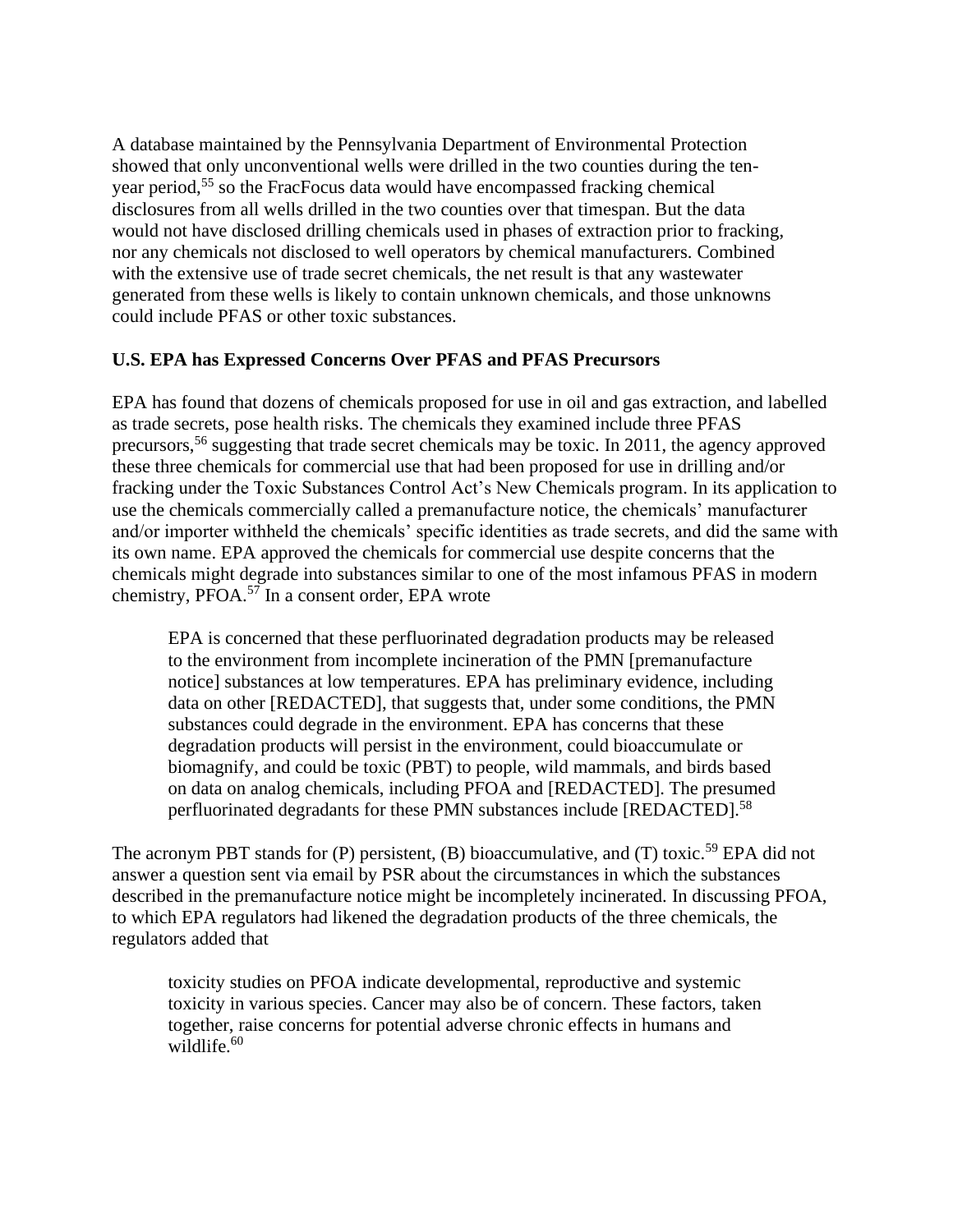EPA also expressed significant health concerns in its health and ecological hazard assessment. The agency wrote:

For the potential incomplete incineration/environmental degradation product, based on the test data for the analogue [REDACTED], concerns are liver toxicity, blood toxicity, and male reproductive toxicity....There is also concern for immunosuppression and oncogenicity based on data for [REDACTED].<sup>61</sup>

On November 29, 2011, the undisclosed company that had requested the approval of the three new chemicals began importing one of the chemicals for commercial use, known by EPA case number P-11-0091, according to a document filed with EPA.<sup>62</sup> (The related chemicals, P-11-0092 and P-11-0093, had not been used commercially).<sup>63</sup> In 2021, PSR was unable to identify use of the chemical in FracFocus by searching for its generic name, fluorinated acrylic alkylamino copolymer. The absence of the chemical in fracking chemical disclosure could reflect the potential that the chemical was not used for fracking. But it could also reflect the possibility that the chemical was used under trade secret protection in Pennsylvania and other states. Because of the potential that risky chemicals such as this one could be used without the public's knowledge and wind up in oil and gas wastewater, the Delaware River Basin Commission should prohibit all oil and gas wastewater imports into the Basin.

# **Potential for Leaks, Spills**

One of the potentially risky scenarios in which fracking wastewater could enter the Delaware River Basin is for treatment at a Centralized Waste Treatment (CWT) facility. In these facilities, wastewater is treated so that it can be reused for new fracking in additional oil and gas wells. In its 2016 report on fracking and drinking water, EPA found that such treatment and reuse was especially popular in Pennsylvania.<sup>64</sup> "Of the 74 CWT facilities identified by the EPA...as having accepted or having the ability to accept hydraulic fracturing wastewater…40 are located in Pennsylvania," EPA reported.<sup>65</sup>

EPA has found that fracking wastewater could leak or spill during treatment and reuse even if the wastewater were not intended to be discharged. The agency wrote that "the storage and handling of wastewater at CWTs could impact nearby surface water through leaks and spills."<sup>66</sup> Similarly, EPA wrote that "wastewater being transported by truck or pipeline to and from a CWT can also present a vulnerability for spills or leaks"<sup>67</sup> and added that "for companies employing reuse as a wastewater management strategy, surface spills and leaks can occur during wastewater transport to and from a treatment facility or from storage tanks/pits located at the treatment facility or at the well site."<sup>68</sup> Overall, EPA found that several "combinations of activities and factors are more likely than others to result in more frequent or more severe impacts" to drinking water. Some of these combinations of activities and factors include "spills during the management of hydraulic fracturing fluids and chemicals or produced water [EPA's term for wastewater] that result in large volumes or high concentrations of chemicals reaching groundwater resources."<sup>69</sup> The potential for such spills would pose a serious risk to water supplies in the Basin, considering the likelihood of known or unknown toxic chemicals in fracking wastewater.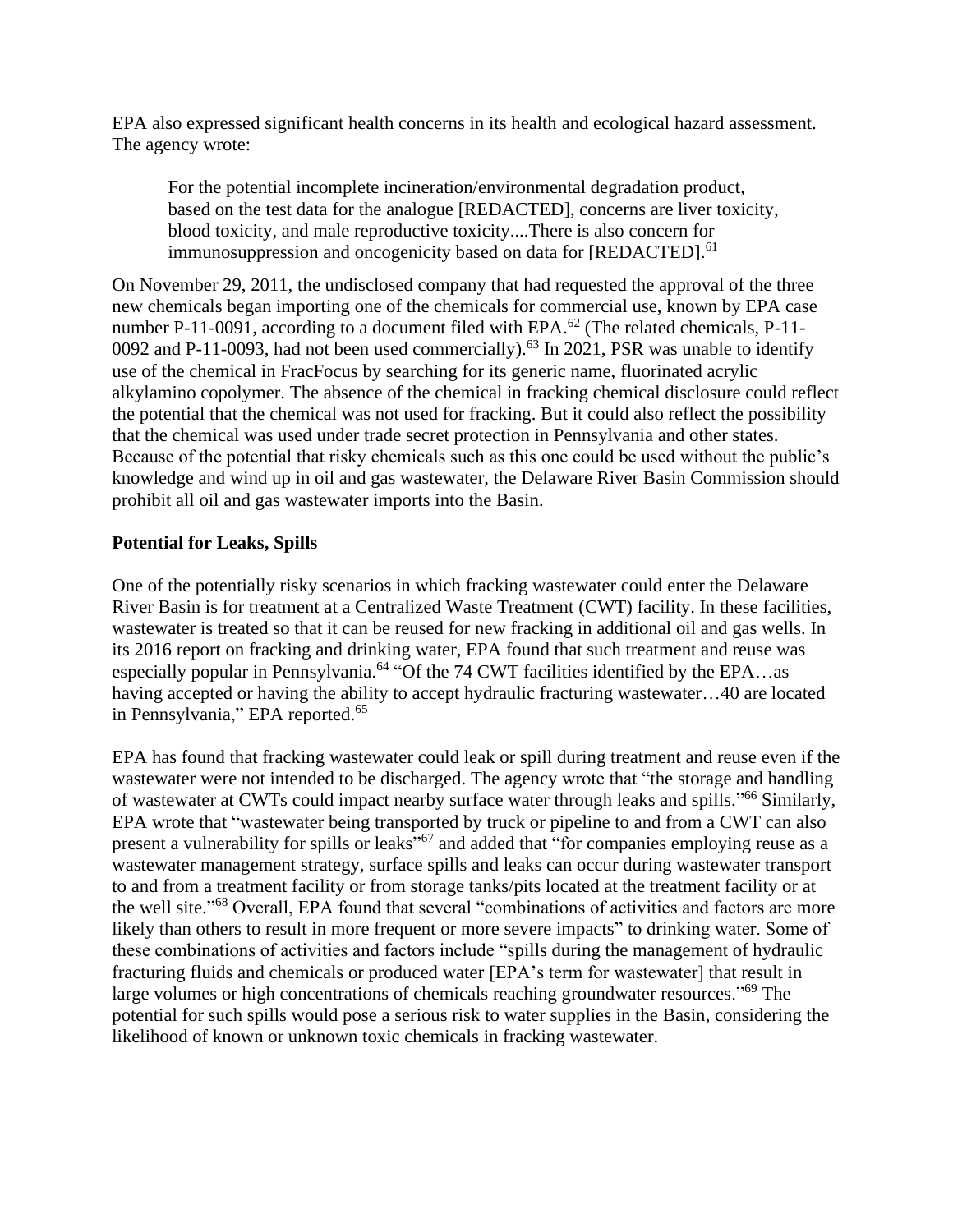## **Health Effects Associated with Oil and Gas Operations**

Residents living near oil and gas operations have increasingly reported illnesses that they believe are related to chemical exposures, while expressing frustration about the secrecy surrounding many of the chemicals used by the oil and gas industry.<sup>70</sup> These reports suggest that residents of the Delaware River Basin might experience similar problems if they were exposed to imported oil and gas wastewater. In 2020, Pennsylvania's Attorney General issued a report based on a criminal grand jury investigation of oil and gas drilling pollution in Pennsylvania, where drilling for gas in shale formations has surged over the past  $15$  years.<sup>71</sup> That surge has vaulted Pennsylvania into the number two spot among gas-producing states and brought thousands of Pennsylvanians into contact with gas drilling and its impacts. Based on testimony from over 70 households, the attorney general found that

Many of those living in close proximity to a well pad began to become chronically, and inexplicably, sick. Pets died; farm animals that lived outside started miscarrying, or giving birth to deformed offspring. But the worst was the children, who were most susceptible to the effects. Families went to their doctors for answers, but the doctors didn't know what to do. The unconventional oil and gas companies would not even identify the chemicals they were using, so that they could be studied; the companies said the compounds were "trade secrets" and "proprietary information." The absence of information created roadblocks to effective medical treatment. One family was told that doctors would discuss their hypotheses, but only if the information never left the room.<sup>72</sup>

In addition to these and other self-reported or anecdotal reports, peer-reviewed studies of people living near oil and gas operations provide scientific evidence of illnesses and other health effects. A 2018 study in the Journal of Health Economics found that babies born between 2003 and 2010 to Pennsylvania mothers living near a functioning shale gas well had a higher incidence of low birth weight compared to babies born of mothers living near a permitted well that had not yet gone into production.<sup>73</sup> Low birthweight is a leading contributor to infant death in the United States.<sup>74</sup> In 2019, Pennsylvania-based FracTracker Alliance conducted a meta-analysis of 142 health studies published between 2016 and 2018 focusing on health impacts of unconventional oil and gas development (UOGD). The analysis concluded, "The results of this study indicate that a variety of health impacts in every major organ system are being experienced by individuals living near UOGD." Specific health effects included cancer, early infant mortality, pre-term birth, and poor infant health.<sup>75</sup> The Southwest Pennsylvania Environmental Health Project,<sup>76</sup> and PSR and the Concerned Health Professionals of New York,<sup>77</sup> have likewise compiled the substantial and growing number of scientific studies that have found serious health effects associated with oil and gas drilling. The Commission, in banning the importation of fracking wastewater, would be taking an important step to shield Basin residents from dangerous health consequences.

### **Exports of Freshwater for Oil and Gas Would Perpetuate Pollution**

Considering the potential impacts of toxic substances utilized in oil and gas extraction, as well as the climate impacts associated with oil and gas production and use, the Commission should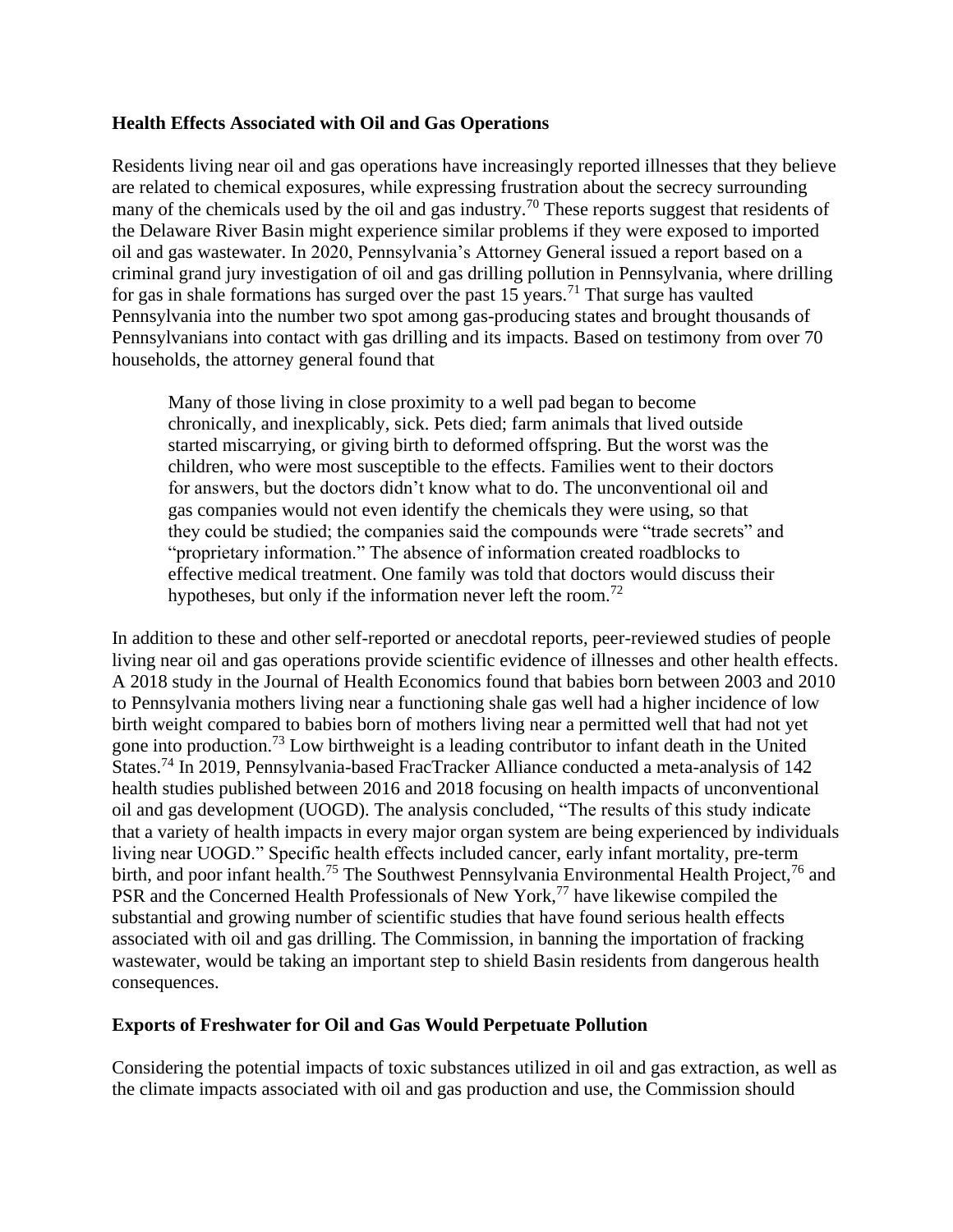prohibit the export of freshwater from the Basin for oil and gas extraction elsewhere. This water could be used to contribute to practices in other areas, including high-volume fracking, lowvolume fracking and other oil and gas extraction techniques, that could expose those areas to the very types of pollution that the Commission rightfully seeks to protect the Basin from. The Commission should not facilitate pollution in other communities, especially when the Commission has already acted to protect its own water supplies by banning high-volume fracking.

Physicians for Social Responsibility appreciates this opportunity to comment. Please let us know if you have any questions.

Sincerely,

Barbara Gottlieb, Program Director, Environment & Health Dusty Horwitt, consultant to Physicians for Social Responsibility

[content/uploads/2022/01/fracking-with-forever-chemicals-in-colorado.pdf.](https://www.psr.org/wp-content/uploads/2022/01/fracking-with-forever-chemicals-in-colorado.pdf)

<sup>&</sup>lt;sup>1</sup> Dusty Horwitt. Fracking with Forever Chemicals. Physicians for Social Responsibility (July 2021). Accessed Jan. 12, 2022, a[t https://www.psr.org/wp-content/uploads/2021/07/fracking-with-forever-chemicals.pdf](https://www.psr.org/wp-content/uploads/2021/07/fracking-with-forever-chemicals.pdf) (additional data on file with PSR). Dusty Horwitt and Barbara Gottlieb. Fracking with "Forever Chemicals" in Colorado. Physicians for Social Responsibility (January 2022). Accessed February 8, 2022, at [https://www.psr.org/wp-](https://www.psr.org/wp-content/uploads/2022/01/fracking-with-forever-chemicals-in-colorado.pdf)

<sup>&</sup>lt;sup>2</sup> Delaware River Basin Commission. Final Rule with Respect to High Volume Hydraulic Fracturing and Final Amendments to the Rules of Practice and Procedure Concerning Project Review Classifications and Fees. Final Rule: Findings and Determinations (Feb. 25, 2021). Accessed Feb. 8, 2022, at [https://www.nj.gov/drbc/about/regulations/final-rule\\_hvhf.html#2.](https://www.nj.gov/drbc/about/regulations/final-rule_hvhf.html#2)

<sup>3</sup> U.S. Environmental Protection Agency. Hydraulic fracturing for oil and gas: impacts from the hydraulic fracturing water cycle on drinking water resources in the United States. Washington, DC: Office of Research and

Development; 2016, at 7-42, 8-33, 8-34, 8-60. Accessed Jan. 12, 2022, at [https://www.epa.gov/hfstudy.](https://www.epa.gov/hfstudy)

<sup>4</sup> U.S. Environmental Protection Agency. Hydraulic fracturing for oil and gas: impacts from the hydraulic fracturing water cycle on drinking water resources in the United States. Washington, DC: Office of Research and

Development; 2016, at 3-18 through 3-22, 5-7, 5-8. Accessed Jan. 12, 2022, a[t https://www.epa.gov/hfstudy.](https://www.epa.gov/hfstudy)

<sup>5</sup> U.S. Environmental Protection Agency. Hydraulic fracturing for oil and gas: impacts from the hydraulic fracturing water cycle on drinking water resources in the United States. Washington, DC: Office of Research and Development; 2016, at 5-11, 5-16, 6-67. Accessed Jan. 12, 2022, at [https://www.epa.gov/hfstudy.](https://www.epa.gov/hfstudy)

<sup>6</sup> U.S. Environmental Protection Agency. Hydraulic fracturing for oil and gas: impacts from the hydraulic fracturing water cycle on drinking water resources in the United States. Washington, DC: Office of Research and Development; 2016, at 3-23. Accessed Jan. 12, 2022, a[t https://www.epa.gov/hfstudy.](https://www.epa.gov/hfstudy)

<sup>7</sup> U.S. Environmental Protection Agency. Hydraulic fracturing for oil and gas: impacts from the hydraulic fracturing water cycle on drinking water resources in the United States. Washington, DC: Office of Research and Development; 2016, at 3-23. Accessed Jan. 12, 2022, a[t https://www.epa.gov/hfstudy.](https://www.epa.gov/hfstudy)

<sup>8</sup> U.S. Environmental Protection Agency. Hydraulic fracturing for oil and gas: impacts from the hydraulic fracturing water cycle on drinking water resources in the United States. Washington, DC: Office of Research and

Development; 2016, at ES-33, ES-34, 3-15, 8-11, 9-81. Accessed Jan. 12, 2022, at [https://www.epa.gov/hfstudy.](https://www.epa.gov/hfstudy) <sup>9</sup> Julie Grant. Allegheny Front. Pa. sends a lot of fracking waste to Ohio. People there want more say in where injection wells go (Feb. 22, 2021). Accessed Feb. 10, 2022 at

[https://stateimpact.npr.org/pennsylvania/2021/02/22/pa-sends-a-lot-of-fracking-waste-to-ohio-people-there-want](https://stateimpact.npr.org/pennsylvania/2021/02/22/pa-sends-a-lot-of-fracking-waste-to-ohio-people-there-want-more-say-in-where-injection-wells-go/)[more-say-in-where-injection-wells-go/.](https://stateimpact.npr.org/pennsylvania/2021/02/22/pa-sends-a-lot-of-fracking-waste-to-ohio-people-there-want-more-say-in-where-injection-wells-go/)

<sup>&</sup>lt;sup>10</sup> U.S. Environmental Protection Agency. Hydraulic fracturing for oil and gas: impacts from the hydraulic fracturing water cycle on drinking water resources in the United States. Washington, DC: Office of Research and Development; 2016, at 9-1. Accessed Jan. 12, 2022, at [https://www.epa.gov/hfstudy.](https://www.epa.gov/hfstudy)

<sup>&</sup>lt;sup>11</sup> U.S. Environmental Protection Agency. Hydraulic fracturing for oil and gas: impacts from the hydraulic fracturing water cycle on drinking water resources in the United States. Washington, DC: Office of Research and Development; 2016, at 9-1. Accessed Jan. 12, 2022, at [https://www.epa.gov/hfstudy.](https://www.epa.gov/hfstudy)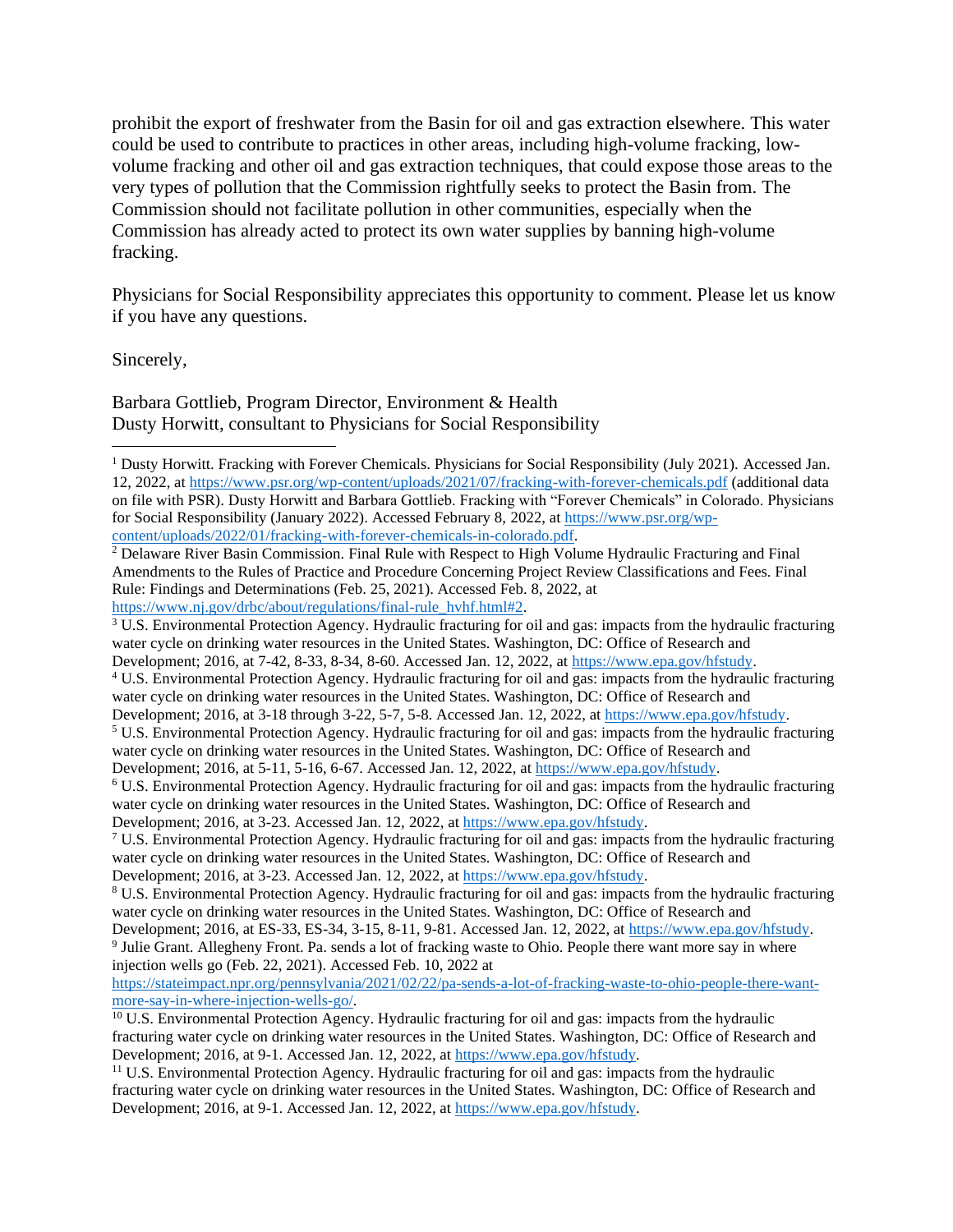<sup>12</sup> U.S. Environmental Protection Agency. Hydraulic fracturing for oil and gas: impacts from the hydraulic fracturing water cycle on drinking water resources in the United States. Washington, DC: Office of Research and Development; 2016 at Table G-1e. Available qualitative cancer classifications for chemicals reported to be used in hydraulic fracturing fluids (noting that chemicals in italics including benzene were found in both fracking fluids and wastewater). Accessed Feb. 9, 2022, at [https://cfpub.epa.gov/ncea/hfstudy/recordisplay.cfm?deid=332990.](https://cfpub.epa.gov/ncea/hfstudy/recordisplay.cfm?deid=332990)

<sup>13</sup> U.S. Environmental Protection Agency. Hydraulic fracturing for oil and gas: impacts from the hydraulic fracturing water cycle on drinking water resources in the United States. Washington, DC: Office of Research and Development; 2016 at Table G-2a. Chemicals reported to be detected in produced water, with available chronic oral RfVs, OSFs, and qualitative cancer classifications from United States federal sources.

Accessed Feb. 9, 2022, at [https://cfpub.epa.gov/ncea/hfstudy/recordisplay.cfm?deid=332990.](https://cfpub.epa.gov/ncea/hfstudy/recordisplay.cfm?deid=332990)

<sup>14</sup> Proposed Amendments to Delaware River Basin Commission's Special Regulations at 18 C.F.R. Part 440. Accessed Feb. 9, 2022, at [https://nj.gov/drbc/meetings/proposed/notice\\_import-export-rules.html#4.](https://nj.gov/drbc/meetings/proposed/notice_import-export-rules.html#4)

<sup>15</sup> U.S. Environmental Protection Agency. Hydraulic fracturing for oil and gas: impacts from the hydraulic fracturing water cycle on drinking water resources in the United States. Washington, DC: Office of Research and Development; 2016, at 4-11, 4-12. Accessed Jan. 12, 2022, at [https://www.epa.gov/hfstudy.](https://www.epa.gov/hfstudy)

<sup>16</sup> See, e.g., U.S. Environmental Protection Agency. Focus report for chemical with EPA case number P-06-0676. Washington, DC: New Chemicals Program; 2006 (on file with PSR).

<sup>17</sup> Ohio Department of Natural Resources, Division of Oil and Gas Resources Management, Oil and Gas Well Locator, Form 8(A) for well API Number 34-111-24285. Accessed Jan. 12, 2022, at

[https://gis.ohiodnr.gov/MapViewer/?config=oilgaswells.](https://gis.ohiodnr.gov/MapViewer/?config=oilgaswells)

<sup>18</sup> FracFocus. About FracFocus. Accessed Feb. 14, 2021, at [https://www.fracfocus.org/learn/about-fracfocus.](https://www.fracfocus.org/learn/about-fracfocus)  $<sup>19</sup>$  Dusty Horwitt. Fracking with Forever Chemicals. Physicians for Social Responsibility (July 2021). Accessed Feb.</sup>

14, 2022, a[t https://www.psr.org/wp-content/uploads/2021/07/fracking-with-forever-chemicals.pdf.](https://www.psr.org/wp-content/uploads/2021/07/fracking-with-forever-chemicals.pdf)

<sup>20</sup> U.S. Environmental Protection Agency. Research on Per- and Polyfluoroalkyl Substances (PFAS) (last updated Nov. 10, 2021). Accessed Dec. 20, 2021, at [https://www.epa.gov/chemical-research/research-and-polyfluoroalkyl](https://www.epa.gov/chemical-research/research-and-polyfluoroalkyl-substances-pfas)[substances-pfas.](https://www.epa.gov/chemical-research/research-and-polyfluoroalkyl-substances-pfas) David Andrews and Bill Walker. Environmental Working Group. Poisoned Legacy (April 2015), at 6. Accessed Jan. 12, 2022, at [https://www.ewg.org/research/poisoned-legacy.](https://www.ewg.org/research/poisoned-legacy) Andrew B. Lindstrom et al. Polyfluorinated Compounds: Past, Present, and Future. Environmental Science & Technology (2011), 45, 7954- 7961, 7954. Accessed Jan. 12, 2022, at [https://pubs.acs.org/doi/pdf/10.1021/es2011622.](https://pubs.acs.org/doi/pdf/10.1021/es2011622)

<sup>21</sup> Nathaniel Rich. The Lawyer Who Became Dupont's Worst Nightmare. New York Times Magazine (Jan. 6, 2016). Accessed Jan. 12, 2022, at [https://www.nytimes.com/2016/01/10/magazine/the-lawyer-who-became-duponts-worst](https://www.nytimes.com/2016/01/10/magazine/the-lawyer-who-became-duponts-worst-nightmare.html?searchResultPosition=1)[nightmare.html?searchResultPosition=1.](https://www.nytimes.com/2016/01/10/magazine/the-lawyer-who-became-duponts-worst-nightmare.html?searchResultPosition=1) Cleveland Clinic. Thyroid Disease. Accessed Jan. 12, 2022, at

[https://my.clevelandclinic.org/health/diseases/8541-thyroid-disease.](https://my.clevelandclinic.org/health/diseases/8541-thyroid-disease) Graham J. Burton et al. Pre-eclampsia: Pathophysiology and Clinical Implications. National Library of Medicine. PubMed.gov (July 15, 2019). Accessed Oct.18, 2020 at [https://pubmed.ncbi.nlm.nih.gov/31307997/.](https://pubmed.ncbi.nlm.nih.gov/31307997/) Mahesh Gajendran et al. A Comprehensive Review and Update on Ulcerative Colitis (March 2, 2019). National Library of Medicine. PubMed.gov. Accessed Jan. 12, 2022, a[t https://pubmed.ncbi.nlm.nih.gov/30837080/.](https://pubmed.ncbi.nlm.nih.gov/30837080/)

<sup>22</sup> Andrew B. Lindstrom et al. Polyfluorinated Compounds: Past, Present, and Future. Environmental Science & Technology (2011), 45, 7954-7961, 7956. Accessed Jan. 12, 2022, at

[https://pubs.acs.org/doi/pdf/10.1021/es2011622.](https://pubs.acs.org/doi/pdf/10.1021/es2011622) Shantal Riley. Toxic Synthetic "Forever Chemicals" are in Our Water and on Our Plates. NOVA (PBS) (Nov. 2, 2020). Accessed Jan. 12, 2022, at

[https://www.pbs.org/wgbh/nova/article/pfas-synthetic-chemicals-water-toxic/.](https://www.pbs.org/wgbh/nova/article/pfas-synthetic-chemicals-water-toxic/) Oklahoma State University. Professor's Startup Turns Research into Real-World Solutions. News and Information (Oct. 3, 2018). Accessed Jan. 12, 2022, a[t https://news.okstate.edu/articles/arts-sciences/2018/professors-startup-turns-research-into-real-world](https://news.okstate.edu/articles/arts-sciences/2018/professors-startup-turns-research-into-real-world-solutions.html)[solutions.html.](https://news.okstate.edu/articles/arts-sciences/2018/professors-startup-turns-research-into-real-world-solutions.html)

 $\frac{23}{23}$  Gloria B. Post. Recent U.S. State and Federal Drinking Water Guidelines for Per- and Polyfluoroalkyl Substances. Environmental Toxicology and Chemistry (Aug. 26, 2020). Accessed Nov. 16, 2020, at [https://setac.onlinelibrary.wiley.com/doi/10.1002/etc.4863.](https://setac.onlinelibrary.wiley.com/doi/10.1002/etc.4863)

<sup>24</sup> Michigan Department of Environment, Great Lakes, and Energy. Michigan Adopts Strict PFAS in Drinking Water Standards. News Release (July 22, 2020). Accessed Oct. 7, 2020, a[t https://www.michigan.gov/egle/0,9429,7-](https://www.michigan.gov/egle/0,9429,7-135--534660--,00.html) [135--534660--,00.html.](https://www.michigan.gov/egle/0,9429,7-135--534660--,00.html) Keith Matheny. Michigan's Drinking Water Standards for These Chemicals Now Among Toughest in the Nation. Detroit Free Press (Aug. 3, 2020). Accessed Oct. 7, 2020, at [https://www.freep.com/story/news/local/michigan/2020/08/03/tougher-pfas-standards-drinking-water-](https://www.freep.com/story/news/local/michigan/2020/08/03/tougher-pfas-standards-drinking-water-michigan/5574268002/)

[michigan/5574268002/.](https://www.freep.com/story/news/local/michigan/2020/08/03/tougher-pfas-standards-drinking-water-michigan/5574268002/)

 $25$  New York City. Environmental Protection (2021). Accessed May 15, 2021, at

[https://www1.nyc.gov/site/dep/water/history-of-new-york-citys-drinking-water.page.](https://www1.nyc.gov/site/dep/water/history-of-new-york-citys-drinking-water.page) Tim Buckland. What Does 140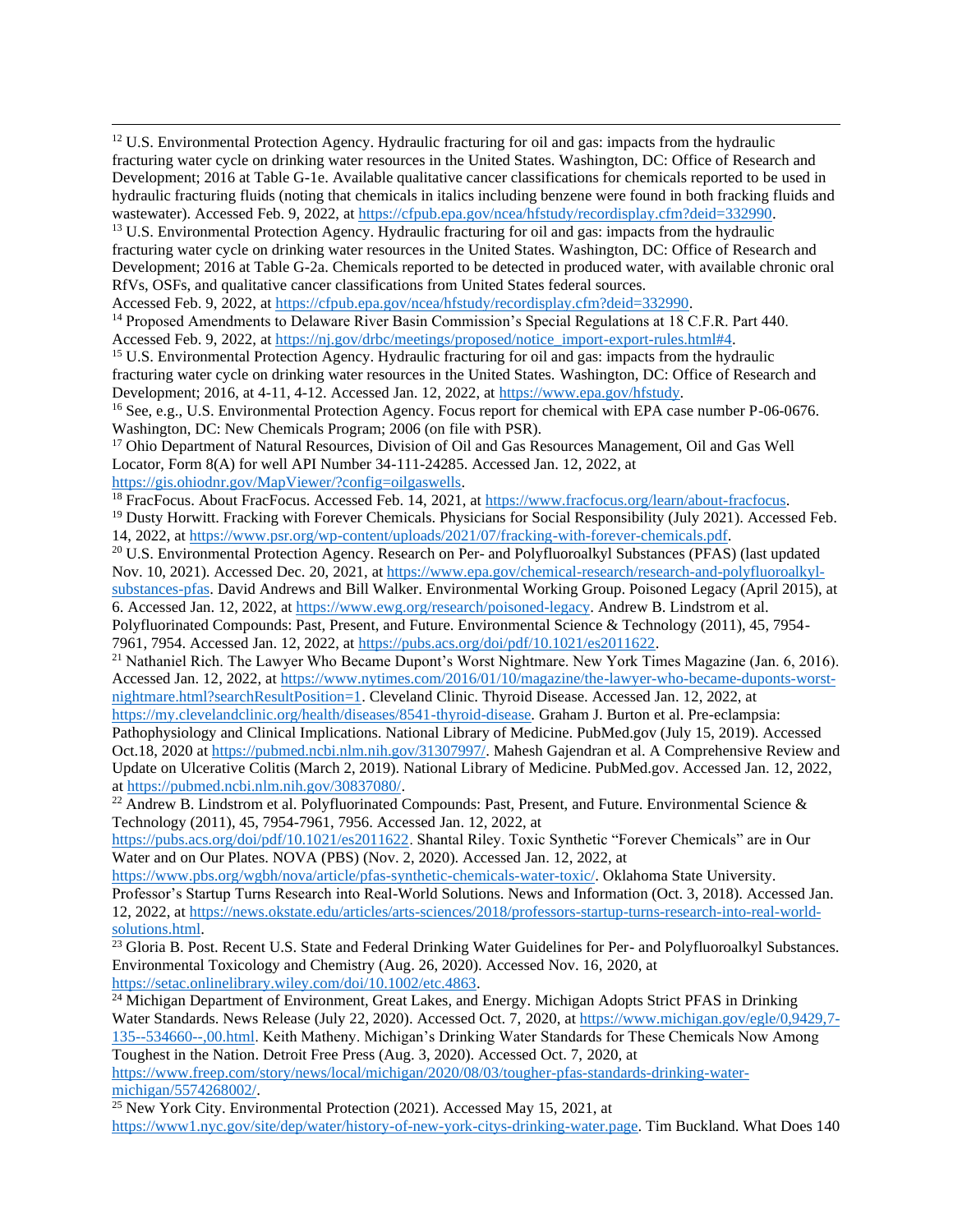Part Per Trillion Look Like? Wilmington (N.C.) Star News (August 18, 2017). Accessed June 4, 2021, at [https://www.starnewsonline.com/news/20170818/what-does-140-parts-per-trillion-look-like.](https://www.starnewsonline.com/news/20170818/what-does-140-parts-per-trillion-look-like)

<sup>26</sup> Fracking in Pennsylvania used toxic 'forever chemicals' as Pa. officials maintain willful ignorance. Editorial. Philadelphia Inquirer (Aug. 5, 2021). Accessed Feb. 14, 2022, at

[https://www.inquirer.com/opinion/editorials/fracking-pennsylvania-pfas-toxic-chemicals-water-20210805.html.](https://www.inquirer.com/opinion/editorials/fracking-pennsylvania-pfas-toxic-chemicals-water-20210805.html)

 $\frac{27}{27}$  Juliane Glüge et al. An Overview of the Uses of Per- and Polyfluoroalkyl Substances (PFAS) – Electronic Supplementary Information 1. Environmental Science: Processes and Impacts (Oct. 30, 2020) at 50-51, 53. Accessed online Jan. 12, 2022, at [https://pubs.rsc.org/en/content/articlelanding/2020/em/d0em00291g#!divAbstract.](https://pubs.rsc.org/en/content/articlelanding/2020/em/d0em00291g#!divAbstract)

<sup>28</sup> Peter M. Murphy and Tracy Hewat. Fluorosurfactants in Enhanced Oil Recovery. The Open Petroleum Engineering Journal, 1. 58-61, 58 (2008). Accessed Jan. 12, 2022, at

[https://citeseerx.ist.psu.edu/viewdoc/download?doi=10.1.1.858.5125&rep=rep1&type=pdf.](https://citeseerx.ist.psu.edu/viewdoc/download?doi=10.1.1.858.5125&rep=rep1&type=pdf)

<sup>29</sup> Safer States et al. PFAS polymers pose serious health and environmental threats. Accessed Jan. 12, 2022, at [https://www.nrdc.org/sites/default/files/pfas-polymer-fs.pdf.](https://www.nrdc.org/sites/default/files/pfas-polymer-fs.pdf)

<sup>30</sup> Rainer Lohmann et al. Are Fluoropolymers Really of Low Concern for Human and Environmental Health and Separate from Other PFAS? Environmental Science & Technology 2020, 54, 12820-12828,12821-2. Accessed Jan. 12, 2022, a[t https://pubs.acs.org/doi/10.1021/acs.est.0c03244.](https://pubs.acs.org/doi/10.1021/acs.est.0c03244) Safer States et al. PFAS polymers pose serious health and environmental threats. Accessed Jan. 12, 2022, at [https://www.nrdc.org/sites/default/files/pfas-polymer-fs.pdf.](https://www.nrdc.org/sites/default/files/pfas-polymer-fs.pdf)

<sup>31</sup> Rainer Lohmann et al. Are Fluoropolymers Really of Low Concern for Human and Environmental Health and Separate from Other PFAS? Environmental Science & Technology 2020, 54, 12820-12828, 12822. Accessed Jan. 12, 2022, a[t https://pubs.acs.org/doi/10.1021/acs.est.0c03244.](https://pubs.acs.org/doi/10.1021/acs.est.0c03244)

<sup>32</sup> Rainer Lohmann et al. Are Fluoropolymers Really of Low Concern for Human and Environmental Health and Separate from Other PFAS? Environmental Science & Technology 2020, 54, 12820-12828, 12823. Accessed Jan. 12, 2022, a[t https://pubs.acs.org/doi/10.1021/acs.est.0c03244.](https://pubs.acs.org/doi/10.1021/acs.est.0c03244)

<sup>33</sup> Rainer Lohmann et al. Are Fluoropolymers Really of Low Concern for Human and Environmental Health and Separate from Other PFAS? Environmental Science & Technology 2020, 54, 12820-12828, 12823. Accessed Jan. 12, 2022, a[t https://pubs.acs.org/doi/10.1021/acs.est.0c03244.](https://pubs.acs.org/doi/10.1021/acs.est.0c03244)

<sup>34</sup> Rainer Lohmann et al. Are Fluoropolymers Really of Low Concern for Human and Environmental Health and Separate from Other PFAS? Environmental Science & Technology 2020, 54, 12820-12828, 12823-12824. Accessed Jan. 12, 2022, at [https://pubs.acs.org/doi/10.1021/acs.est.0c03244.](https://pubs.acs.org/doi/10.1021/acs.est.0c03244)

<sup>35</sup> Electronic mail communication with Ian Cousins, professor, Department of Environmental Science, Stockholm University (Oct. 15, 2021) (on file with PSR).

<sup>36</sup> U.S. Environmental Protection Agency. Hydraulic fracturing for oil and gas: impacts from the hydraulic fracturing water cycle on drinking water resources in the United States. Washington, DC: Office of Research and Development; 2016, at 5-19. Accessed Jan. 12, 2022, a[t https://www.epa.gov/hfstudy.](https://www.epa.gov/hfstudy)

<sup>37</sup> U.S. Environmental Protection Agency. Criteria for Biodegradability Claims on Products Registered under FIFRA. Accessed Mar. 30, 2021, at [https://www.epa.gov/pesticide-labels/criteria-biodegradability-claims-products](https://www.epa.gov/pesticide-labels/criteria-biodegradability-claims-products-registered-under-fifra)[registered-under-fifra.](https://www.epa.gov/pesticide-labels/criteria-biodegradability-claims-products-registered-under-fifra)

<sup>38</sup> U.S. Environmental Protection Agency. Hydraulic fracturing for oil and gas: impacts from the hydraulic fracturing water cycle on drinking water resources in the United States. Washington, DC: Office of Research and Development; 2016, at 5-19. Accessed Jan. 12, 2022, a[t https://www.epa.gov/hfstudy.](https://www.epa.gov/hfstudy)

<sup>39</sup> Robert C. Buck et al. Perfluoroalkyl and Polyfluoroalkyl Substances in the Environment: Terminology, Classification, and Origins. Integrated Environmental Assessment and Management — Volume

7, Number 4—pp. 513–541, 517. Accessed Jan. 12, 2022, at

[https://www.ncbi.nlm.nih.gov/pmc/articles/PMC3214619/pdf/ieam0007-0513.pdf.](https://www.ncbi.nlm.nih.gov/pmc/articles/PMC3214619/pdf/ieam0007-0513.pdf)

<sup>40</sup> Robert C. Buck et al. Perfluoroalkyl and Polyfluoroalkyl Substances in the Environment: Terminology, Classification, and Origins. Integrated Environmental Assessment and Management (2011) Volume 7, Number 4 pp. 513–541, 522. Accessed Jan. 12, 2022, at

[https://www.ncbi.nlm.nih.gov/pmc/articles/PMC3214619/pdf/ieam0007-0513.pdf.](https://www.ncbi.nlm.nih.gov/pmc/articles/PMC3214619/pdf/ieam0007-0513.pdf)

<sup>41</sup> Gloria B. Post. Recent U.S. State and Federal Drinking Water Guidelines for Per- and Polyfluoroalkyl Substances. Environmental Toxicology and Chemistry (Aug. 26, 2020). Accessed Jan. 12, 2022,

a[t https://setac.onlinelibrary.wiley.com/doi/10.1002/etc.4863.](https://setac.onlinelibrary.wiley.com/doi/10.1002/etc.4863) The Lawyer Who Became Dupont's Worst

Nightmare. New York Times Magazine (Jan. 6, 2016). Accessed Jan. 12, 2022, at

[https://www.nytimes.com/2016/01/10/magazine/the-lawyer-who-became-duponts-worst](https://www.nytimes.com/2016/01/10/magazine/the-lawyer-who-became-duponts-worst-nightmare.html?searchResultPosition=1)[nightmare.html?searchResultPosition=1.](https://www.nytimes.com/2016/01/10/magazine/the-lawyer-who-became-duponts-worst-nightmare.html?searchResultPosition=1)

<sup>42</sup> U.S. Environmental Protection Agency. PFAS Explained (last updated Oct. 18, 2021). Accessed Jan. 12, 2022, at [https://www.epa.gov/pfas/pfas-explained.](https://www.epa.gov/pfas/pfas-explained)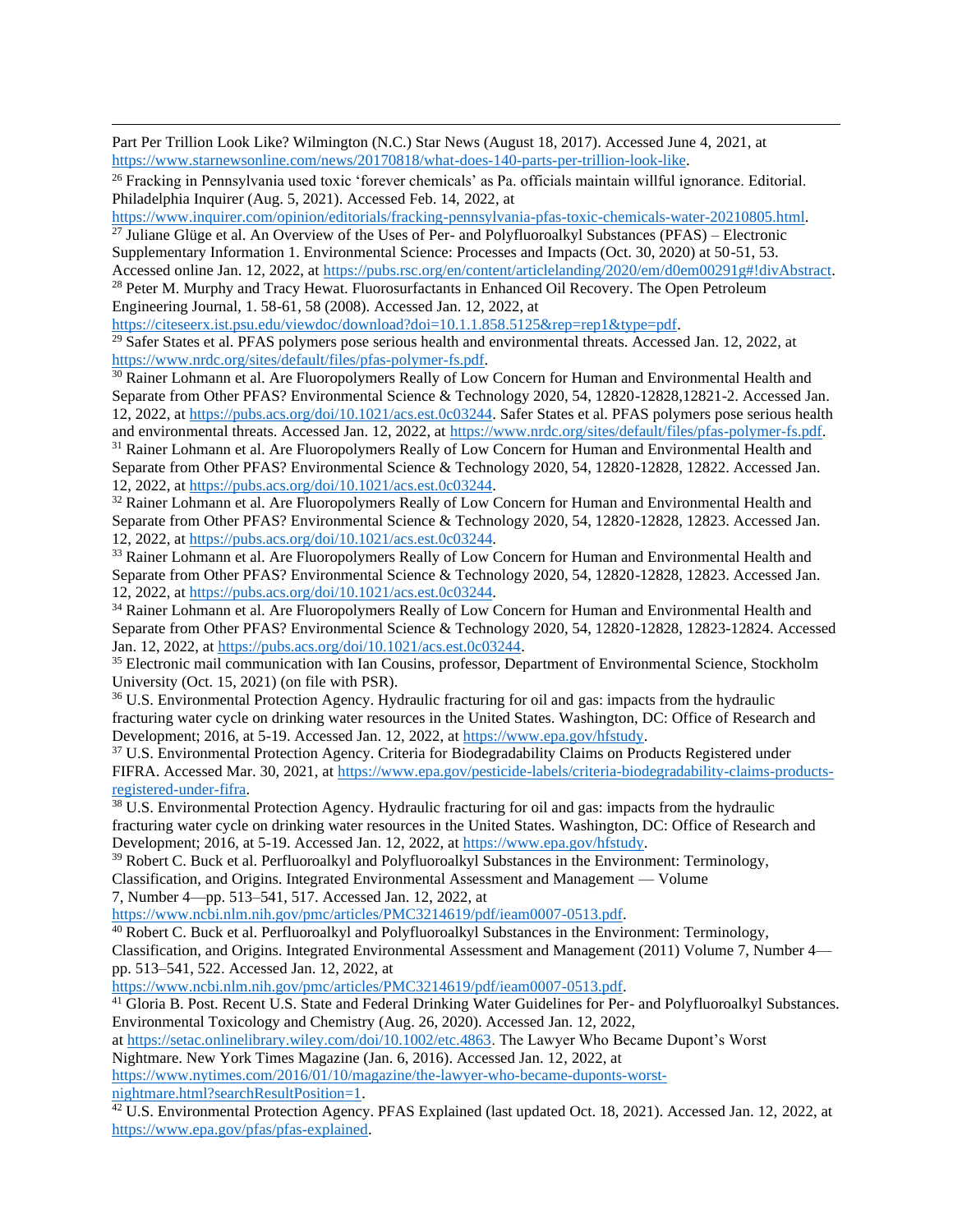<sup>43</sup> U.S. Environmental Protection Agency. PFAS Explained (last updated Oct. 18, 2021). Accessed Jan. 12, 2022, at [https://www.epa.gov/pfas/pfas-explained.](https://www.epa.gov/pfas/pfas-explained)

<sup>44</sup> Dusty Horwitt. Fracking with Forever Chemicals. Physicians for Social Responsibility (July 2021). Accessed Jan. 12, 2022, a[t https://www.psr.org/wp-content/uploads/2021/07/fracking-with-forever-chemicals.pdf](https://www.psr.org/wp-content/uploads/2021/07/fracking-with-forever-chemicals.pdf) (additional data on file with PSR).

<sup>45</sup> Gary Allison (2021) Open-FF: Transforming the FracFocus Disclosure Data into a Usable Resource [Source Code]. Accessed Jan. 12, 2022, a[t https://doi.org/10.24433/CO.1058811.v10.](https://doi.org/10.24433/CO.1058811.v10)

<sup>46</sup> Gary Allison (2021) Open-FF: Transforming the FracFocus Disclosure Data into a Usable Resource [Source Code]. Accessed Jan. 12, 2022, a[t https://doi.org/10.24433/CO.1058811.v10.](https://doi.org/10.24433/CO.1058811.v10)

<sup>47</sup> 58 Pa.C.S. § 3203. Definitions. Chemical Disclosure Registry. Unconventional formation, Unconventional well. 58 Pa.C.S. § 3222.1 (b)(2), and 25 Pa. Code § 78a.122 (b) (unconventional wells).

<sup>48</sup> 58 Pa.C.S. § 3203. Definitions. Chemical Disclosure Registry. Unconventional formation, Unconventional well. <sup>49</sup> 58 Pa.C.S. § 3222, 25 Pa. Code § 78.122 (conventional wells). Electronic mail communications with Pennsylvania Department of Environmental Protection (Feb. 10 and 14, 2022) (on file with PSR).

<sup>50</sup> FracFocus. Find a Well. Accessed Feb. 14, 2022, at [https://fracfocusdata.org/DisclosureSearch/Search.aspx.](https://fracfocusdata.org/DisclosureSearch/Search.aspx) <sup>51</sup> 58 Pa.C.S. § 3222.1 (d) (e), 25 Pa. Code § 78.122a (c) (unconventional wells). 58 Pa.C.S. § 3222 (b.2), 25 Pa. Code § 78.122 (c) (conventional wells).

<sup>52</sup> Electronic mail communication with Pennsylvania Department of Environmental Protection (Feb. 14, 2022) (on file with PSR).

<sup>53</sup> 58 Pa.C.S. § 3222.1 (b)(2), and 25 Pa. Code § 78a.122 (b) (unconventional wells). 58 Pa.C.S. § 3222, 25 Pa. Code § 78.122 (conventional wells).

<sup>54</sup> For example, in 2014, four attorneys with years of experience litigating oil and gas-related cases in Pennsylvania filed a petition with the state Commonwealth Court suggesting manufacturers often withhold chemical identities from other companies in the supply chain. See Petitioners' pleading filed in Robinson Twp. v. Commonwealth, Docket No. 284 MD 2012 (June 9, 2014), at 13FN5 (on file with PSR). The attorneys provided as support a record filed in a separate case by well operator Range Resources in which Range suggested that it was relying on Material Safety Data Sheets from manufacturers to reply to a request for the chemicals used to fracture or stimulate its wells. "The MSDS are often useful for developing some understanding of what is in a particular chemical or product," Range wrote. "However, they vary widely in terms of usefulness. Some manufacturers include very little information about the actual components of a particular product. As a result, Range is currently in the process of seeking additional information from manufacturers that have failed to provide enough information about their products in the MSDS." See Kiskadden v. Department of Environmental Protection v. Range Resources –

Appalachia, LLC. Docket No. 2011-149-R. Permittee Range Resources – Appalachia, LLC's Amended Responses and Objections to Appellant's Request for Production of Documents and Request for Admission. Filed with Commonwealth of Pennsylvania Environmental Hearing Board (April 24, 2013) (on file with PSR.

<sup>55</sup> Pennsylvania Department of Environmental Protection. Office of Oil and Gas Management. Spud Data. Susquehanna and Wyoming Counties. Access Feb. 14, 2022, at

[http://cedatareporting.pa.gov/Reportserver/Pages/ReportViewer.aspx?/Public/DEP/OG/SSRS/Spud\\_External\\_Data.](http://cedatareporting.pa.gov/Reportserver/Pages/ReportViewer.aspx?/Public/DEP/OG/SSRS/Spud_External_Data) <sup>56</sup> Letter from Silverio Caggiano et al. to Charlotte Bertrand, Deputy Assistant Administrator for Programs, U.S. Environmental Protection Agency (May 2, 2019). Accessed Feb. 14, 2022, a[t https://www.pfpi.net/wp](https://www.pfpi.net/wp-content/uploads/2017/11/LettertoEPAredrillingfrackingchemicals11.15.2017.pdf)[content/uploads/2017/11/LettertoEPAredrillingfrackingchemicals11.15.2017.pdf.](https://www.pfpi.net/wp-content/uploads/2017/11/LettertoEPAredrillingfrackingchemicals11.15.2017.pdf)

<sup>57</sup> U.S. Environmental Protection Agency. Focus Report (Jan. 3, 2011), SAT Report (Dec. 17, 2010), and Consent Order (October 2011) for premanufacture notice chemicals with EPA case numbers P-11-0091, P-11-0092, and P-11-0093.

<sup>58</sup> Consent Order for premanufacture notice chemicals with EPA case numbers P-11-0091, P-11-0092, and P-11- 0093, at viii-ix.

<sup>59</sup> U.S. Environmental Protection Agency. Persistent Bioaccumulative Toxic (PBT) Chemicals; Lowering of Reporting Thresholds for Certain PBT Chemicals; Addition of Certain PBT Chemicals; Community Right-to-Know Toxic Chemical Reporting. 64 Fed. Reg. 58666 (Oct. 29, 1999). Accessed Mar. 29, 2021, at [https://www.govinfo.gov/content/pkg/FR-1999-10-29/pdf/99-28169.pdf.](https://www.govinfo.gov/content/pkg/FR-1999-10-29/pdf/99-28169.pdf)

<sup>60</sup> Consent Order for premanufacture notice chemicals with EPA case numbers P-11-0091, P-11-0092, and P-11-0093, at ix.

<sup>61</sup> U.S. Environmental Protection Agency. Focus Report for chemicals with EPA case numbers P-11-0091, P-11- 0092, P-11-0093 (Jan. 3, 2011), at 2 (on file with PSR).

 $62$  U.S Environmental Protection Agency. Notice of Commencement for chemical with EPA case number P-11-0091 showing Nov. 29, 2011, as the chemical's date of first commercial importation (disclosed by EPA in response to